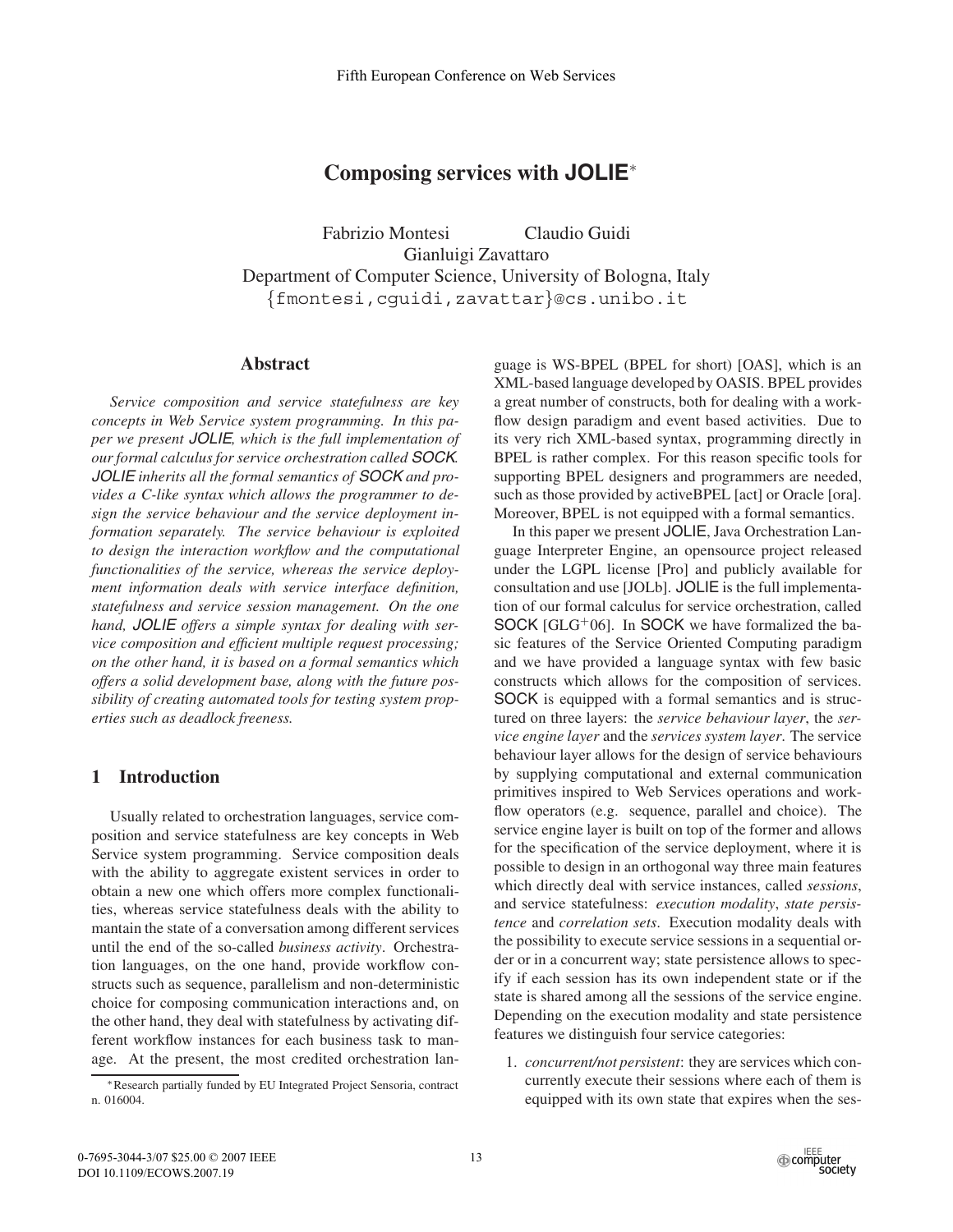sion is terminated. Usually, BPEL processes belong to this service category.

- 2. *concurrent/persistent*: they are services which concurrently execute their sessions. Sessions share a common state which does not expire when session terminates but the stored information are available for next session executions. Usually, services which allow for the management of databases belong to this service category.
- 3. *sequential/not persistent*: they are services whose sessions are forced to be executed following a sequential order where each session is equipped with its own state that expires when the session is terminated. For example, a video game is accessed sequentially by each player and each game is different from the previous one.
- 4. *sequential/persistent*: they are services whose sessions are forced to be executed following a sequential order, where the state does not expire after a session termination but the stored information are available for next session executions. A cashpoint machine could be considered as an example of service belonging to this category.

The correlation sets mechanism, which is inspired by the BPEL one, allows us to distinguish sessions initiated by different dialoguers by means of the values received within some specified variables. It is worth noting that session statefulness can be easily achieved by exploiting correlation sets jointly to not persistent states. In these cases, indeed, each session has its own state identified by a correlation set which expires when the session terminates. Finally, the services system layer defines the semantics of service interactions (i.e. the functioning of message exchanging between services), allowing for the reasoning about the behaviour of the whole system.

JOLIE, whose preliminary behavioural language has already been presented in [MGLZ06], inherits all the formal semantics of SOCK and provides a syntax which resembles that of the C language. This is in contrast with the most credited Web Services orchestration languages, such as XLANG [Tha] and BPEL, which are based upon XML. In particular, JOLIE supports the three layers of SOCK separately. The service behaviour layer and the service engine one are user specifiable by means of two different files: the *behavioural file* and the *deployment file*, respectively. On the contrary, the service system layer is embedded in the Communication Core of the JOLIE implementation as detailed in Section 4. The interpreter implementation has been written in Java, making a strong use of concepts such as cohesion, encapsulation and modularization, which we exploit in our internal architecture in order to permit the integration with different technologies and heterogeneous environments.

The behavioural file (denoted by the . o1 extension) contains the workflow definition of the orchestrator, whereas the deployment file (denoted by the .dol extension) contains directives for the execution engine and specifies information for the integration of the orchestrator in the service oriented architecture. The fact that JOLIE provides two different files for programming the behaviour and the system integration information of the service is a key feature; this allows the programmer for the reuse of existing behavioural files in different service environments (by coupling it with a new deployment file) and for the reuse of deployment files with compatible workflows. It is worth noting that the syntax offered by SOCK is mapped by the languages of the two files. In fact, the behavioural language maps the syntax of the service behaviour layer, whereas the deployment language maps the syntax of the service engine layer. As the services system layer is only a semantic layer and does not specify a syntax, there is no corresponding JOLIE language for it. As far as the behavioural language is concerned, it is possible to interact with other services by means of communication primitives inspired by WSDL operations (One-Way, Request-Response, Notification and Solicit-Response), to model timeouts, to synchronize internal parallel processes, to use the classic while loop instruction and the if-then-else conditional statement. Moreover, the programmer is allowed to compose statements in a workflow by making sequences, parallelisms and non-deterministic choices. Using its communication primitives and its compositional operators, JOLIE can compose other services by exploiting their input operations. Finally, the behavioural language provides statements for user input/output console interaction. As far as the deployment language is concerned, its grammar structure is composed by two main parts. The first part contains the deployment directives (execution modality, the state mode (persistent or not persistent) and the correlation set of the orchestrator; these directives map the same features provided by the service engine layer of SOCK for dealing with sessions and service statefulness. The second part deals with interfaces and contains all the information needed for interaction with other services: operations, port types, protocol/port type bindings and service deployment endpoints.

Summarizing, the main advantages of JOLIE are: (i) the programmer-friendly syntax that permits fast orchestration prototyping and the subsequent step-by-step incremental extension; (ii) the distinction between the behavioural and the deployment files supporting the full decoupling between the orchestration logics and the actual development technology; (iii) the solid formal semantics provided by the SOCK calculus  $[GLG^{+}06]$  allowing for the formal reason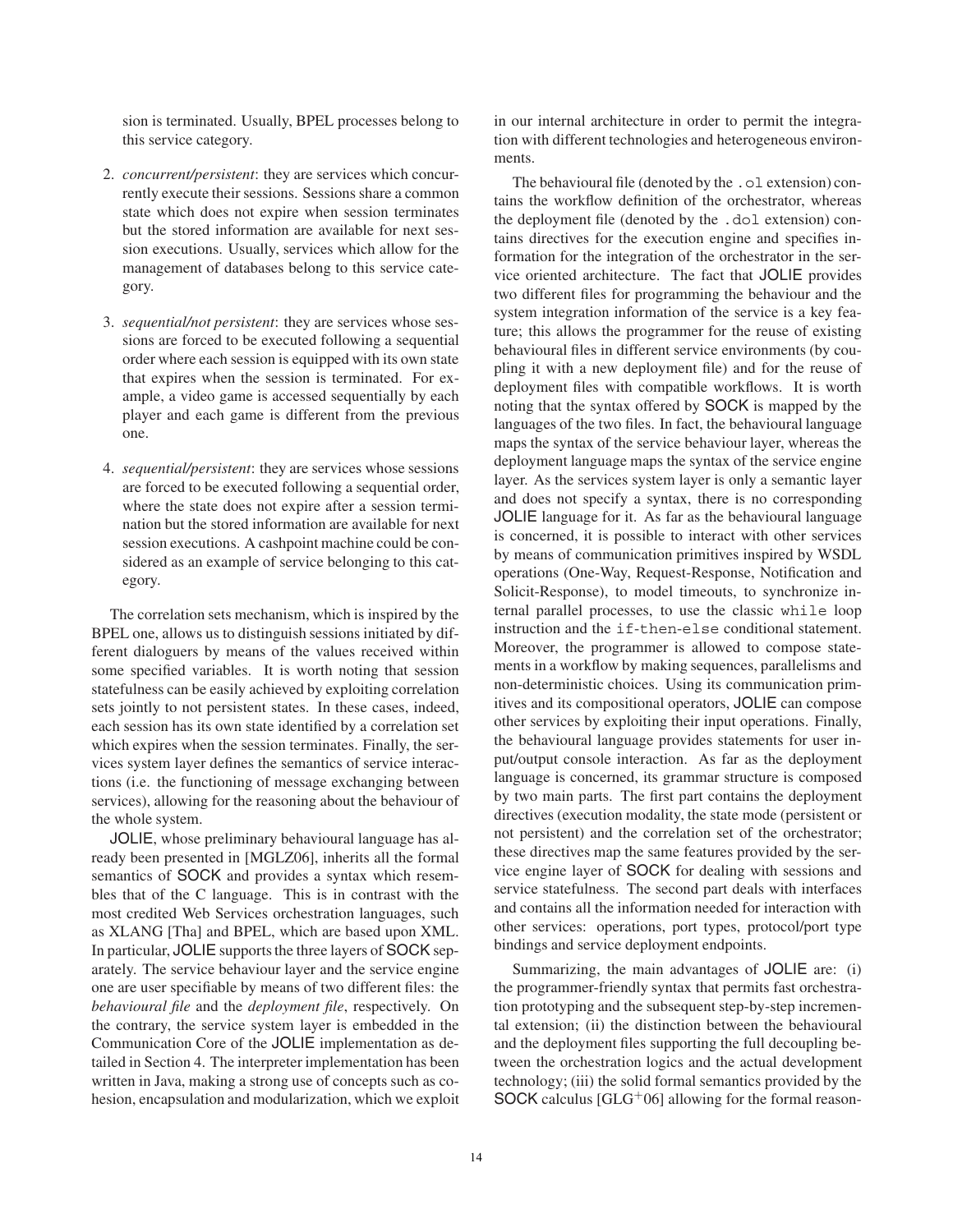ing about JOLIE orchestrators.

### **2. JOLIE behavioural language overview**

This section is devoted to a presentation of the JOLIE behavioural language, which corresponds to the syntax of the service behaviour layer found in SOCK. For the sake of brevity, we report only the basic features of the language, without considering fault and compensation handling instructions.

#### **2.1. Program structure**

A JOLIE program is defined as follows: *Program* ::= locations  $\{id\text{-}list\}$   $\epsilon$ operations { *Operation-declarations*<sup>∗</sup> } | variables  $\{id\text{-}list\} \mid \epsilon$ links  $\{id-list\} | \epsilon$ *definition*<sup>∗</sup> main { *Process* } *definition*<sup>∗</sup> *definition* ::= define *id* { *Process* }

where we represent non-terminal symbols in italic and the Kleene star represents a zero or more time repetition. An *id* represents an unambiguous identifier (i.e. a unique name), whereas an *id-list* is a list of them. The first program part is declarative: the programmer uses it to specify the locations, operations, variables and internal synchronization links it is going to use in the workflow code. The second part defines the workflow of the orchestrator, formed by an entry point (main) and user-defineable procedures (*definition*s). For the sake of clarity, the various program parts are individually explained in the following.

**Locations** A *location* represents a communication endpoint to a service, used by JOLIE to create a communication channel. The behavioural program requires only an *id-list* for location declarations: their real value is to be specified in the deployment file. This allows us to decouple the workflow design from a communication detail: location changes of other services are reflected only in the deployment file, leaving the behaviour of the orchestrator unmodified.

**Operations** Operations are used to interact with other services, invoking one of their exposed functionalities. JOLIE supports the four operation types defined in the WSDL specification: One-Way, Request-Response, Notification, Solicit-Response. One-Way and Request-Response are input operations: a One-Way operation simply waits for a message and receives it, whereas a Request-Response

operation waits for a message, executes a code block and then sends a response message to the invoker. Notification and Solicit-Response are, respectively, the output counterparts of input operations: a Notification operation is used to invoke a One-Way operation of another service by sending a message, while a Solicit-Response operation invokes a Request-Response operation by sending a message and then remains blocked until it receives the response. The non-terminal follows:

*Operation-declarations*::= OneWay:*SingleWayOp-decl*<sup>∗</sup> | RequestResponse:*RequestResponse-decl*<sup>∗</sup> | Notification:*SingleWayOp-decl*<sup>∗</sup> | SolicitResponse:*SolicitResponse-decl*<sup>∗</sup> *SingleWayOp-decl* ::= *id*<*var-type-list*> *RequestResponse-decl* ::= *id*<*var-type-list*><*var-type-list*> *SolicitResponse-decl* ::= *id*<*var-type-list*><*var-type-list*> *var-type-list* ::= *var-type*<sup>∗</sup> *var-type* ::= int | string | variant

A One-Way operation needs a list of variable types (*var-type-list*) in its declaration. When the interpreter receives a message for that One-Way operation, it checks the incoming message value types with the given *var-type-list*: if the types do not correspond, the message is rejected. A Notification operation variable types are used when the interpreter sends a message with that operation: the variables used in the workflow are automatically cast to the types written here before sending the message. Request-Response operations need two lists, the first for input variable types and the second for output variable types. Solicit-Response operations, inversely, use the first list for output variable types and the second list for input variable types. Supported variable types are int (a Java based integer), string (a Java based string) and variant. The variant type matches with both int and string: if specified in an input *var-type-list*, the interpreter accepts any type for that value and the corresponding incoming variable will implicitly take that type, while if specified in an output *var-type-list* the related variable in the workflow maintains its current implicit type. Let us comment the following example:

| operations $\{$                           |
|-------------------------------------------|
| OneWay:                                   |
| myFirstOW< int, string >, mySecondOW<>    |
| RequestResponse:                          |
| myRR< int, int, variant >< int, variant > |
| Notification:                             |
| myNotification<>                          |
| SolicitResponse:                          |
| mySR< int, string, variant >< int, int >  |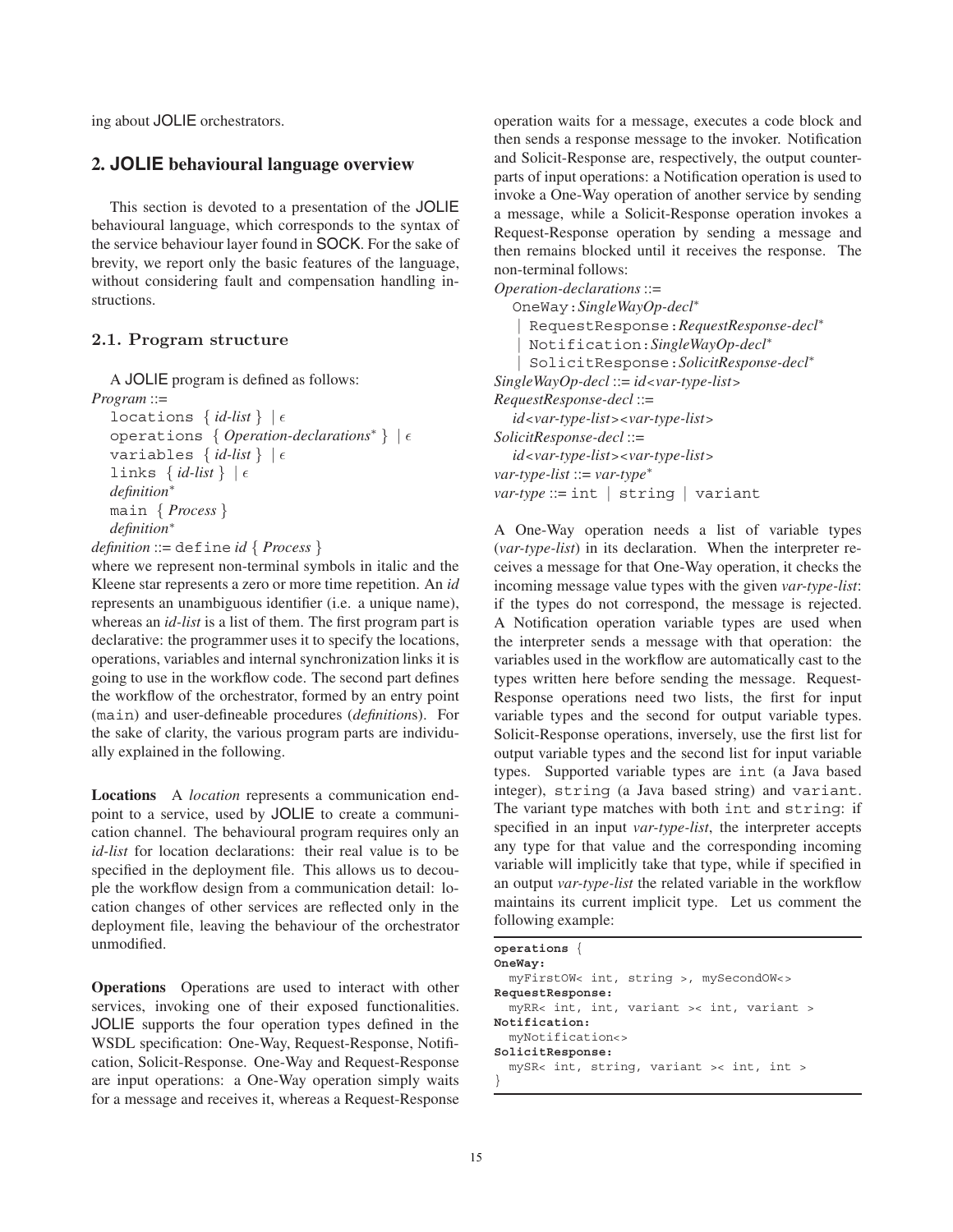where myFirstOW receives two values, which must be an integer and a string value, respectively. If the received values are not of the right type, JOLIE will refuse to receive the message. In the case of mySR, the interpreter will convert its first value to an integer, its second to a string and its third will maintain its current type.

**Variables** JOLIE makes use of dynamic typing: variable types are not declared and errors are caught during program execution (similar behaviours can be found in other languages, e.g. Perl, PHP and JavaScript). The interpreter needs only that the program declares in advance the variables it is going to use during the execution, specifying an *id-list* in the variables block. Implicit supported variable types are integers and strings.

**Links** Links are used for internal parallel processes synchronization. As seen for variables, the links declarative block requires only a list of identifiers.

**Definitions** Definitions allow the programmer to define procedures, which will be callable thereafter by using their identifiers as statements. An example of a procedure definition follows:

**define** printHello { out( "Hello, world!" ) }

**Main** The main block is the starting procedure of the program execution. Informally, it is comparable to the main function of a C or Java program.

#### **2.2. Statements**

For the sake of brevity, we show only a short overview of the available instructions; a more detailed description is available in [MGLZ06].

The communication primitives are:

**One-Way.** *id*<*id list*> : waits for a message on the operation whose name is specified with *id* and stores the received values in the *id list* variables.

**Request-Response.** *id*<*id list*> <*id list*> ( *Process* ) : waits for a message on the operation whose name is specified with *id*, stores the received values in the first *id list* variables, executes the code block *Process* and sends a response message composed with the values of the second *id list* variables. It is worth noting that, differently from BPEL, in JOLIE the Request-Response operation is specified atomically, where *Process* represents the activities to be executed between the request reception and the response sending.

**Notification.** *id*@*id*<*id list*> : sends a message on the operation whose name is specified with the first *id* to the corresponding One-Way operation (which is specified in the deployment file), which contains the values of the *id list* variables, to the communication endpoint represented by the second *id*. The second *id* can be a location declared in the locations block or a variable containing a string that can be evaluated as a location. It is worth noting that such a feature implements location mobility. It is possible, indeed, to receive a location which can be exploited afterwards for executing a Notification or a Solicit-Response statement.

**Solicit-Response.** *id*@*id*<*id list*> <*id list*> : send a message on the operation whose name is specified with the first *id* to the corresponding Request-Response operation, composed with the values of the first *id list* variables, to the communication endpoint represented by the second *id* (which can be, as for the Notification statement, a location or a variable). Once the message is sent, it waits for a response message from the invoked Request-Response and stores the received values in the second *id list* variables.

Basic program flow control statements are provided through the classic while and if-then-else constructs (which follow the same syntax of the C language), along with the possibility to call a procedure by writing its identifier. Internal parallel processes synchronization is performed by using the linkIn and linkOut statements, which require an internal synchronization link *id* as a parameter. There are also a *no-op* statement (nullProcess) and a sleep one; the latter is particularly useful for modeling a timeout when waiting for a communication input or a parallel activity. Moreover, JOLIE provides the possibility to evaluate expressions and make variable assignments.

It is worth noting that, differently from BPEL, JOLIE is able to interact with the executing user, thanks to the in and out instructions. The former waits for a user console input and stores it in a variable, while the latter displays a message on the screen.

**Statement composition** JOLIE provides three ways to compose statements: making a sequence, a parallelism or a non-deterministic choice. Every composition can be formed by any number of elements.

Sequences are composed by exploiting the ; operator, so that A **;** B executes A, waits for it to finish and then executes B.

Parallelisms are composed by the  $\vert$  operator. A  $\vert$  B executes A and B in parallel, and waits for the termination of both.

A non-deterministic choice can be expressed among different guarded branches by using the ++ operator. A branch guard can only be an input operation, a linkIn statement, an in statement or a sleep statement, whereas the branch can be any possible process. Let

$$
(g_1, p_1), (g_2, p_2), \ldots, (g_{n-1}, p_{n-1}), (g_n, p_n)
$$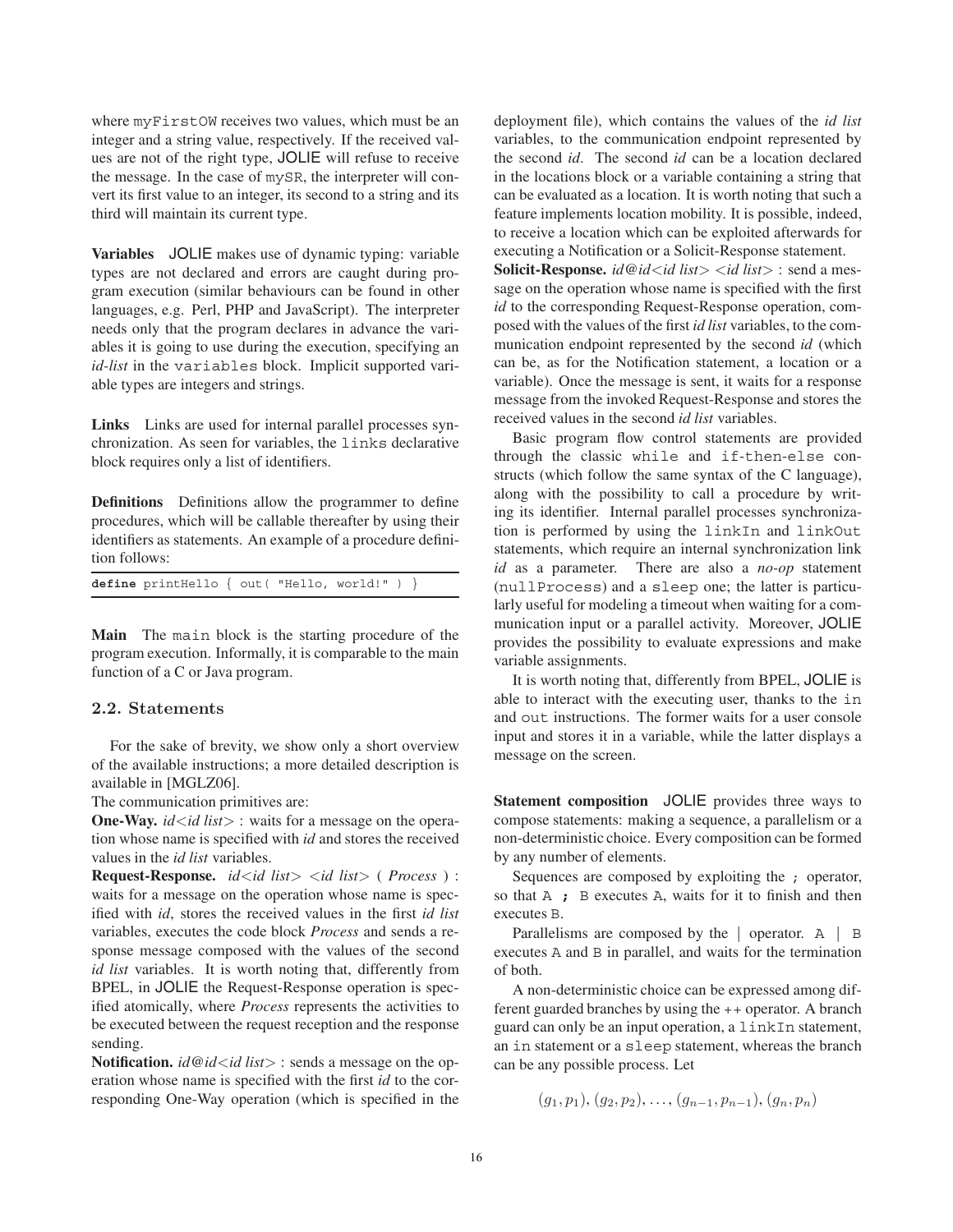be branches where  $g$  is the branch guard and  $p$  the guarded process. The syntax of the non-deterministic choice follows:

$$
[g_1] p_1 + [g_2] p_2 + \ldots + [g_{n-1}] p_{n-1} + [g_n] p_n
$$

The guards are defined within square brackets. When a nondeterministic choice is reached, the interpreter waits for an input on one of its guards. Once an input comes for a guard  $q_i$ , the related process  $p_i$  is executed and the other branches are deactivated. It is worth noting that the in, linkIn and sleep instructions are useable as branch guards; this is useful to permit user interaction, receive inputs from internal processes or setting timeouts. As a reference, notice that the non-deterministic choice construct follows a behaviour similar to that of the pick activity found in BPEL where, differently, it is not possible to specify inputs on internal links.

The statement composers interpretation priority is: ; | ++. In the following example, where A, B, C and D are statements, we show how priority works.

```
[req1<a>] A | B ; C ++ [req2<b>] D ; C ; B | D
```
This code fragment contains a non-deterministic choice between two branches. The branches are guarded by two One-Way operations: (req1<a> and req2<b>). Considering the operator priority, the same code would be explicited as follows.

| $[req1 $ ]          |  |                                         |  |  |  |  |  |  |  |  |
|---------------------|--|-----------------------------------------|--|--|--|--|--|--|--|--|
|                     |  | (A   (B; C))                            |  |  |  |  |  |  |  |  |
| $++$ [req2 <b>]</b> |  |                                         |  |  |  |  |  |  |  |  |
|                     |  | $($ $($ $D$ $;$ $C$ $;$ $B$ $)$ $ $ $D$ |  |  |  |  |  |  |  |  |

## **2.3. The factorial service**

We present now a simple, yet practical, example of how to write a correct behavioural file for the realisation of a service which calculates the factorial of a given number. The code follows:

```
operations {
  RequestResponse:
    calculateFactorialRR< int >< int >
}
variables { i, n, result }
define calcFactorial {
  while( i < n ) {
    i = i + 1; result = result * i
  }
}
main {
  i=0; result = 1;
  calculateFactorialRR< n >< result >
    ( calcFactorial )
}
```
The orchestrator initializes its variables (i, n and result) and then waits for a request for the operation calculateFactorialRR. When a correct request (i.e. a message containing a single int value) for the operation is received, JOLIE will call the calcFactorial procedure, and then send back to the caller the value stored in result.

# **3. JOLIE deployment language**

The deployment file is composed by two main parts: the first one contains *deployment directives*, whereas the second defines the *interfaces* needed for the integration of the orchestrator in the target service oriented architecture. In the following we examine the instructions offered by the deployment language, providing at the end an example of their use.

#### **3.1. Deployment information structure**

The JOLIE deployment information structure is represented by the following grammar:

| $Deployment-information ::=$  |                                              |
|-------------------------------|----------------------------------------------|
| state { State-mode } ?        |                                              |
|                               | execution { $Execution-modality$ }?          |
| cset $\{ id\text{-}list \}$ ? |                                              |
|                               | locations { $Location-definitions$ }?        |
|                               | interface { $Interface\text{-}definition$ }? |

where we exploit the  $\frac{7}{1}$  notation to show that a block is optional and may be left unspecified. It is worth noting that the first three parts (state, execution and cset) correspond to the service engine layer syntax of SOCK. In the following we explain the structure elements separately.

#### **3.2. Deployment directives**

**State persistence** The state instruction indicates how the active sessions access the variables. The programmer can choose between two values:

```
State-mode ::= persistent | not persistent
```
On the one hand, in a persistent state mode the variables are treated as shared among all the sessions; on the other hand, a not persistent state mode makes every session owning its own independent variable state. If the state block is left unspecified, JOLIE sets its value to persistent.

**Execution modality** JOLIE supports three possible execution modalities:

*Execution-modality* ::= single | sequential | concurrent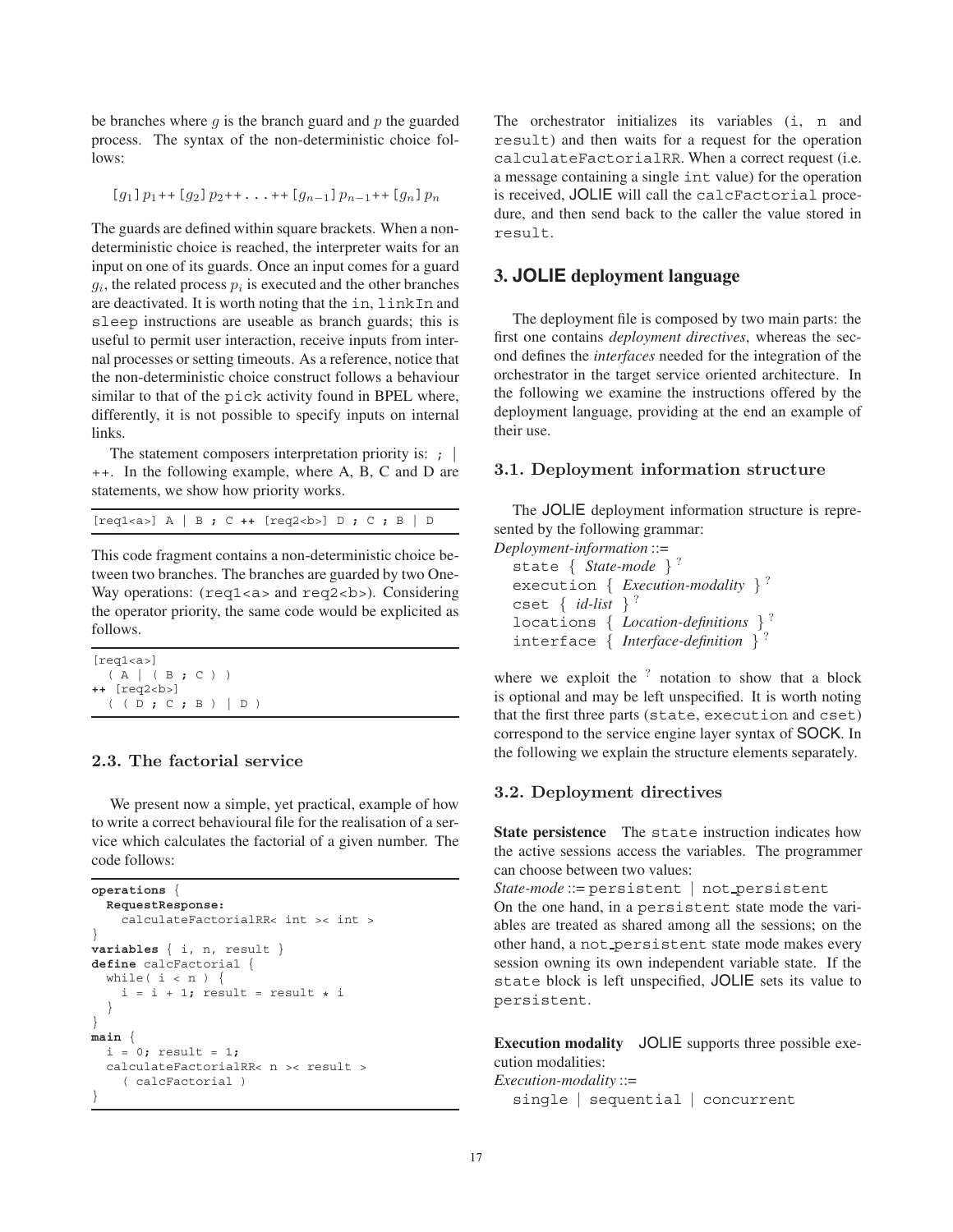The interpreter handles sessions depending on the value of the execution block:

**single**: the orchestrator does not create sessions, it just runs the code only one time.

**sequential**: the orchestrator creates sessions sequentially, enqueuing the incoming requests.

**concurrent**: the orchestrator creates sessions concurrently, handling all the requests in parallel.

If the execution block is left unspecified, JOLIE sets its value to single.

The interpreter generates a session when the first input operation statement, specified in the behavioural file, receives a message. Notice that the input operation can be a One-Way, a Request-Response or a non-deterministic choice which comprehends one or more of them. Consider the following main procedure:

| $main \{$ |                                                   |  |  |  |  |
|-----------|---------------------------------------------------|--|--|--|--|
|           | out ( "Starting" ); myOneWay< $x >$ ; out ( $x$ ) |  |  |  |  |

which we suppose is executed with a concurrent execution modality and a not persistent state mode. This code block prints the Starting... string, then waits for input messages for the myOneWay operation. Whenever an input message for myOneWay is received, JOLIE creates a new session, which prints the received value on the screen.

It is worth noting that the concurrent modality introduces a problem related to system resources; in JOLIE, every concurrent session is executed by a separate thread. Such a mechanisms offers real concurrency and good scalability, but threads have a cost in terms of system memory allocation. In order to address this issue, JOLIE offers a command line parameter which permits to specify a connection limit: once the number of running sessions reaches the connection limit, JOLIE begins to enqueue the incoming requests. Before JOLIE starts their processing, enqueued requests have to wait for the number of running sessions to decrease. The command line parameter for the specification of connection limit is -l [number]; an example of its use follows:

jolie -l 1000

which tells JOLIE to run at most one thousand sessions at a time. In case the -l option is not passed, JOLIE exploits an heuristic approach to decide dynamically if a request should be enqueued or not. The aim of the heuristic choice is to avoid swapping as much as possible, which would result in a seriously slow execution.

**Correlation set** Sessions often require to be distinguished and accessed only by those invokers which hold some specific references. In other paradigms, such as the Objectoriented one, such references are managed by the underlying framework. Unfortunately, we can't make such an

assumption in the service oriented computing model; correlation sets, introduced by BPEL, allow us to address such an issue. An orchestrator may define a set of *correlated variables* through the cset instruction (e.g. cset  $\{a, b\}$ , c }): the specified set becomes the correlation set to use for session referencing. The functioning of correlation sets in SOCK (and thus, in JOLIE) is extensively explained in  $[GLG^+06]$ . For the sake of clarity, in the following we report an example of their usage, modeling a simplified mechanism for the creation of new gaming sessions of a one player game:

| $main \{$                                                 |
|-----------------------------------------------------------|
| keepRun = 1; $createstGame \lt\gt \lt id \gt (newGame)$ ; |
| while ( $keepRun$ ) {                                     |
| makeMove< id, move >;                                     |
| if ( move == "quit" ) { keepRun = $0$ }                   |
| else $\{$ playMove $\}$                                   |
|                                                           |
|                                                           |

which we suppose coupled with the following deployment directives:

|                                   |  | state { not persistent }     |  |
|-----------------------------------|--|------------------------------|--|
|                                   |  | $execution$ { $concurrent$ } |  |
| $\texttt{cset} \{ \texttt{id} \}$ |  |                              |  |

The behavioural code waits for a message for the createGame operation. Once the orchestrator receives a message for that operation, it creates a new concurrent session, which calls the newGame procedure (responsible for getting a fresh game id by interacting with another service) and sends back the identifier of the created game. The orchestrator then enters in a loop which accepts game moves by means of the makeMove operation. The user can end the gaming session by issuing the string quit as a move. The problem is related to the fact that there could be a lot of sessions in concurrent execution; so, when a message for makeMove comes, we need to decide which session should receive it. The correlated variable id addresses this issue: once the interpreter reads its value in the message for makeMove, it chooses the session which has the same value stored in the same variable. For example, suppose that we created two gaming sessions, session A with id=2 and session B with id=4, and that an invoker sends a message containing the values  $<$  4, "quit" >. Such a message will be routed by the interpreter to session B, because the first value of the message corresponds to the actual value of the id variable within its session state.

**Locations** Locations declared in the behavioural file must have their value specified in the location block of the deployment file:

*Location-definitions*::=

 $id = "URI" Location-definitions \mid \epsilon$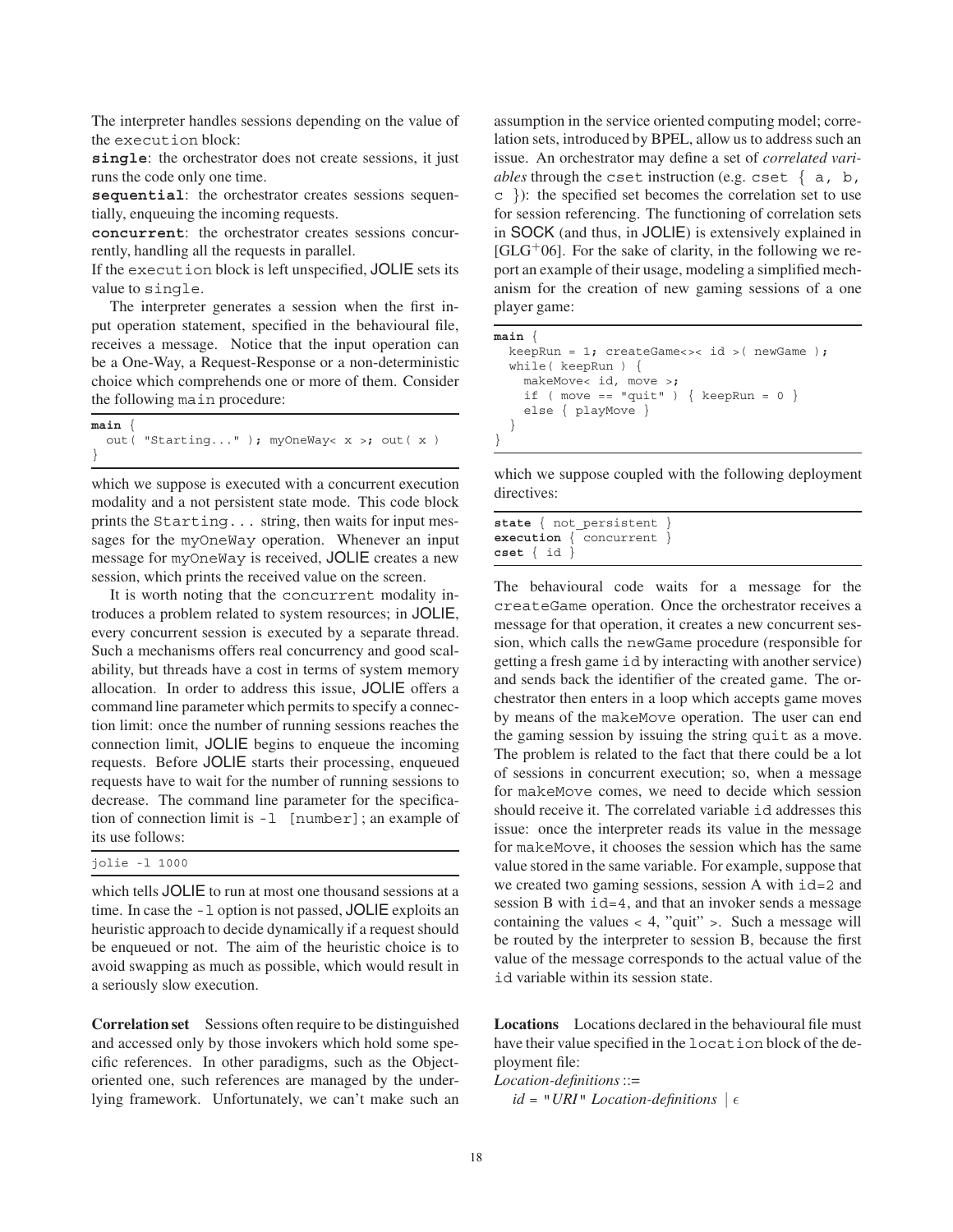where *URI* is to be intended as a standard Uniform Resource Identifier. Currently, JOLIE supports only socket based communications. An example containing location definitions follows:

```
locations {
 myService = "socket://www.adnsname.com:80",
 ipUri = "socket://123.12.13.111:3000"
}
```
### **3.3. Interface definition**

The interface block describes the interface offered by the orchestrator, along with the protocols to use for invoking the input operations of other services. This deployment file section is greatly inspired by WSDL, being our first step for a WSDL export tool. Indeed, the non-terminal *Interface-definition* contains elements similar to these found in a WSDL file:

```
Interface-definition ::=
```

```
operations { Operation-defs }
inputPortTypes { PortType-def ∗ }
outputPortTypes { PortType-def ∗ }
bindings { Binding-def ∗ }
service { Service-def ∗ }
```
**Operations** The operations block permits to specify interface related operation information, such as the variable names to use in message exchanging (particularly useful for SOAP based transmissions) and the input operation name an output operation has to invoke. The syntax is: *Operation-defs* ::=

OneWay:*OneWay-def* <sup>∗</sup> | RequestResponse:*RequestResponse-def* <sup>∗</sup> | Notification:*Notification-def* <sup>∗</sup> | SolicitResponse:*SolicitResponse-def* <sup>∗</sup> *OneWay-def* ::= *id*<*id-list*> *RequestResponse-decl* ::= *id*<*id-list*><*id-list*> *Notification-def* ::= *id*<*id-list*> = *id SolicitResponse-decl* ::= *id*<*id-list*><*id-list*> = *id*

where the *id-list*s in the angular brackets represent the bound variable names to use in message exchanging. The output operation definitions require an *id* to be bound through the = operator: that *id* will be used to identify the input operation to invoke on the other service when the behavioural code will call the output operation.

**Input port types** Input port types are collections of input operations; they are used in the bindings and the service blocks to define the orchestrator input interface. Thus, each port type requires only a non-empty *id-list* of input operations:

*PortType-def* ::= *id*:*id-list* where *id* is the name of the created port type.

**Output port types** Counterparts of input port types, output port types define collections of output operations; they are used only in the bindings block, in order to define the protocol to use when calling an output operation of the bound output port type. Output port types are defined with the same non-terminal of input port types, *PortType-def*.

**Bindings** A binding creates a port from a port type and defines its communication protocol. The syntax is:

*Binding-def*  $::= id : id : id$ 

where the first *id* is the name of the port to create, the second *id* is the port type to use and the third *id* is a communication protocol. Currently, JOLIE supports fully a proprietary communication protocol (named  $SODEP<sup>1</sup>$ ) and partially SOAP (only for flat structured messages). Therefore, the programmer can use the sodep or soap keyword to specify a port protocol.

**Services** Services represent the input interface of the orchestrator. The syntax follows:

"*URI*" : *id*

where *URI* is a standard Uniform Resource Identifier and *id* is an input port specified in the bindings section. Each service entry define an input communication endpoint which other services can use to invoke the relative input port operations.

**Deploying the factorial service** In the following, we discuss the deployment information to be coupled with the behavioural code presented in 2.3. The code follows:

```
state { not_persistent }
execution { concurrent }
cset {}
interface {
 operations {
 RequestResponse:
    factorialRR = factorialRR< number >< result >
  }
 inputPortTypes { factorialPortType: factorialRR }
 bindings {
    soapFactorialPort: factorialPortType : soap
  }
  service {
    "socket://localhost:2555": soapFactorialPort
  }
}
```
Here, we instruct the interpreter to execute sessions using a not persistent state mode (state { not persistent }) and in a concurrent way (execution { concurrent }). We do not need

<sup>&</sup>lt;sup>1</sup>Simple Operation Data Exchange Protocol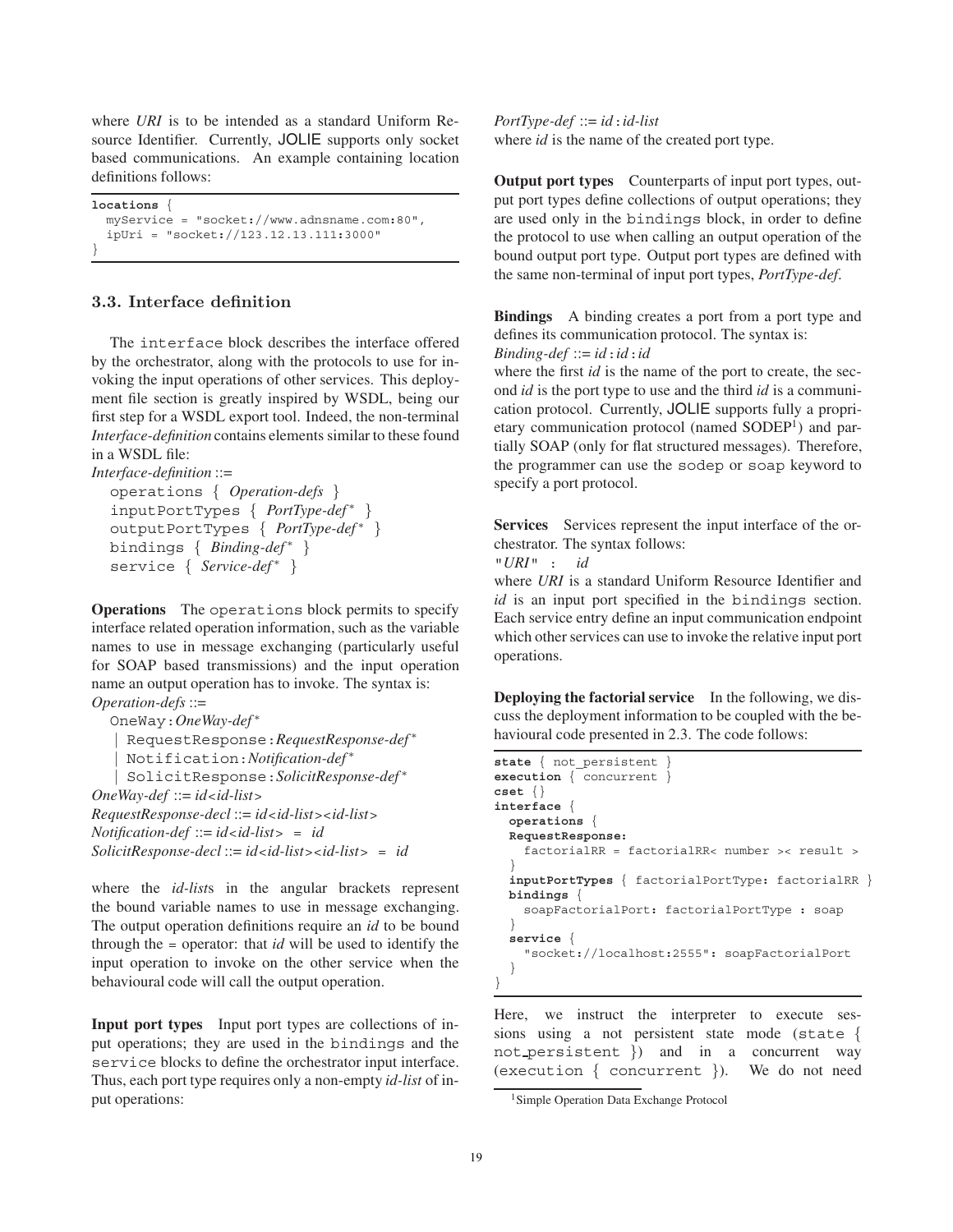to specify anything in the correlation set, as the service does not need to identify its sessions. Furthermore, in the operations block, we specify the names the variables assume in factorialRR message exchanging (number and result). This approach allows the programmer to decouple the behavioural programming from the SOAP message naming details: the variables contained in the factorialRR statement of the behavioural file will be automatically renamed to number and result for message creation and receiving, respectively. Finally, we create an input port (factorialPortType) containing our operation, we bind the soap protocol to it (in the bindings block) and we expose it on a socket based service, network port 2555 (in the service block).

### **4. JOLIE internal architecture**

In this section we report an overview of the internal architecture of JOLIE, along with its connections with the semantic layers of SOCK, which are the *service behaviour layer*, the *service engine layer* and the *services system layer*. A more accurate description of the implementation details, including a graphical representation of the architecture, is available in [MGLZ06].

**Code analysis** JOLIE offers a library for code analysis, which is the same used by the interpreter itself for parsing its input files and obtain an optimized abstract syntax tree. The library offers the possibility to exploit the Visitor object oriented design pattern [Wik], in order to analyze and/or manipulate the parsing result. For example, the JOLIE internal code optimizer and program wellformedness checker (which takes its rules by the SOCK specifications) are implemented by means of this approach.

**Object Oriented Interpretation Tree** Responsible for the execution of the behavioural code, the Object Oriented Interpretation Tree (OOIT) is a tree composed by small execution units. Each semantic rule specified by the service behaviour layer is implemented by an OOIT execution unit. This approach based on encapsulation makes very simple to update the interpreter semantics w.r.t. new developments of SOCK. The OOIT is produced by JOLIE starting from the optimized abstract syntax tree.

**Runtime environment** The runtime environment handles the creation of new sessions, the synchronization of processes and the service state. It interacts with all the other components of JOLIE and abstracts the OOIT from session state handling. This component implements rigorously the semantics of the service engine layer.

**Communication core** The communication core permits to keep the OOIT separated from communication related problematics. This component handles incoming connections and internal message routing to the various sessions, along with the service input interface deployment as specified in the service block of the deployment file. Moreover, its modularized design permits to implement easily support for new protocols and communication mediums (such as files and local memory). The communication core implements the semantics of the services system layer, enabling JOLIE to communicate with other services.

#### **5. A business case study**

In this section we present a typical business scenario programmed with JOLIE, where there are five participants involved: a customer, a market, a service register, a supplier and a bank. The customer wants to buy a product and asks for its price to the market. The market queries the register in order to obtain a supplier which is able to satisfy the customer and then it requests the supplier for the price. The market forwards the price to the customer, that decides either to buy or not. If it decides to buy, the market requests for the order to the supplier and, concurrently, it asks to the bank to perform the financial transaction. In order to do that, the bank will request both the customer and the supplier for the bank data. At the end, the bank will notify the customer, the supplier and the market for the transaction termination.



**Figure 1. Example architecture**

In Fig. 1 we report a graphical representation of the system, where circles represent services, black rectangles represent Request-Response operations, white rectangles represent One-Way operations and arrows represent the interactions among the services. The system is composed by the following services: the Register Service REG, the Bank Service composed by the Bank Information Service BI and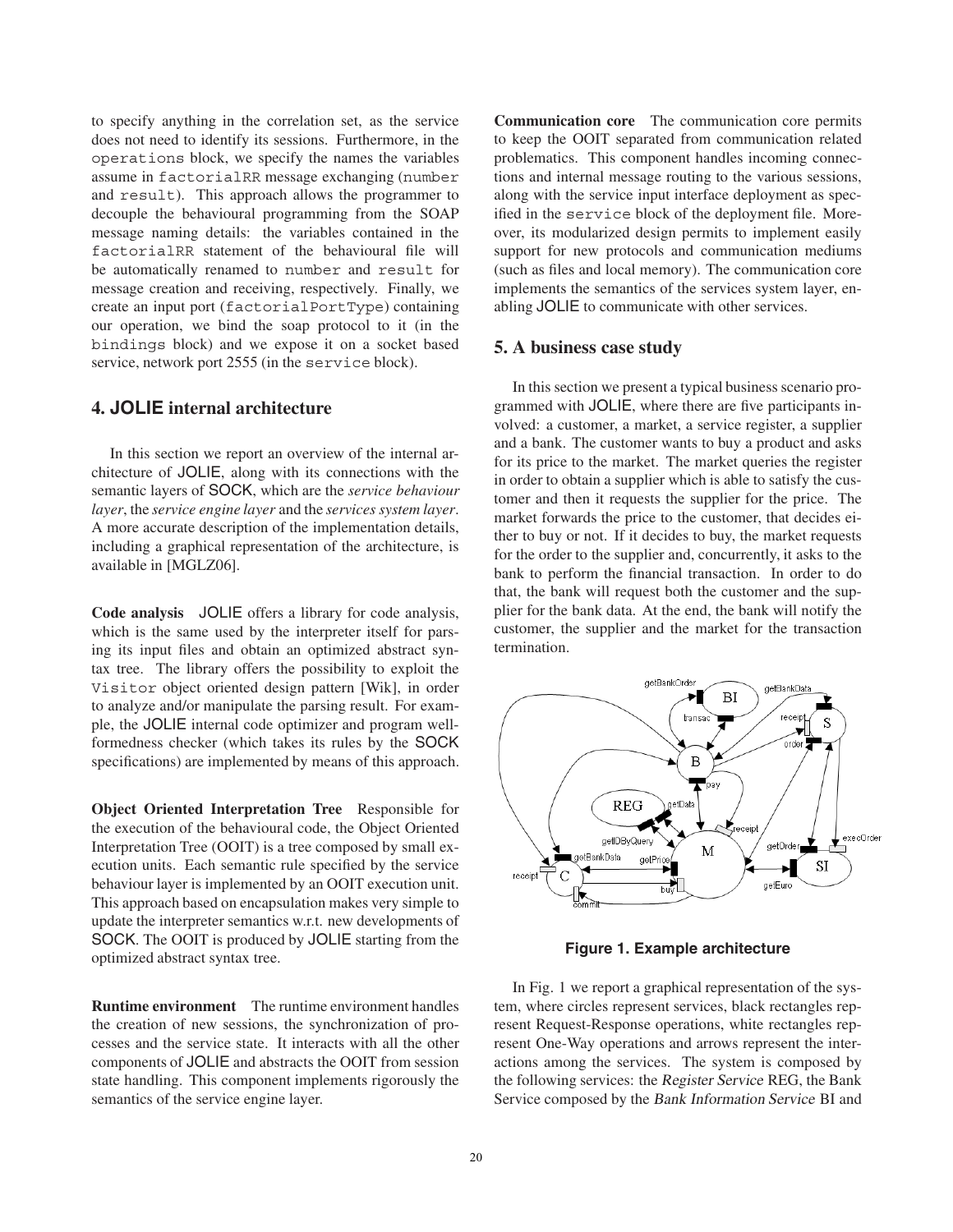the Bank Master Service B, the Supplier Service composed by the Supplier Information Service SI and the Supplier Master Service S, the Market Service M and the Customer C. The Bank Information Service and the Supplier Information Service model services which manage persistent information repositories such as the bank account database and the product list database, respectively.

In the following, we present the code for the market service. For the reader's convenience, each operation statement has been suffixed with its respective type: OW for One-Way operations, RR for Request-Response operations, N for Notification operations and SR for Solicit-Response operations. The complete and executable example of the entire service system can be downloaded at [JOLa].

#### **main** {

```
getPriceRR< quantity, clientLoc, product >
 < euro >(
   getIdByQuerySR@register< product >< supId >;
   getDataSR@register< supId >
     < supLoc1, supLoc2 >;
   myLoc = "socket://localhost:2564";
   getEuroSR@supLoc1< product >< price >;
   euro = price * quantity;
 ); ack = "ok";
  [ sleep( 3000 ) ] (
   ack = "timeout";
   buyRR< quantity, clientLoc, product, conf>
     < ack >( nullProcess )
   )
 ++
 [ buyRR< quantity, clientLoc, product, conf >
 < ack >( nullProcess )]
   if( conf=="yes" ) {
     orderSR@supLoc2
       < quantity, clientLoc, product >
        < idorder >;
     paySR@bank
       < idorder, clientLoc,
       supLoc2, myLoc, euro >< bkId >;
     receiptOW< bkId, idtran >;
     commitN@clientLoc<>
   }
}
```
Since the Market Service has to manage different requests from different clients, it is deployed by exploiting a concurrent execution modality and a not persistent state where the correlation set is {product,quantity,clientLoc,bkId}. Variable product contains the product type, variable quantity contains the requested quantity for the given product, variable clientLoc contains the location of the client and, finally, variable bkId contains the unique identifier for the Bank Master Service session. The behaviour of the Market Service starts with the Request-Response statement getPriceRR, which takes as inputs the variables quantity,clientLoc,product and returns the product price. Between the request message and the response one, the body of getPriceRR performs two invocations to the Register Service (getIdByQuerySR and getDataSR operations), in order to retrieve the supplier location. The supplier location is exploited for requesting the product price to the Supplier Service (getEuroSR operation). Once the getPriceRR statement is performed, the Market Service starts a race between an internal timeout and the confirmation message from the customer. Such a race is programmed by means of a nondeterministic choice between the statement *sleep(3000)* and the Request-Response statement buyRR. It is worth noting that if the timeout occurs, the buyRR operation is still able to receive a message from the customer, but it returns the value "timeout" in variable ack, which will be tested by the customer application for verifying if the Market Service session has expired. If the customer sends its message before the timeout occurs and confirms to buy, the Market Service invokes the Supplier for initiating the order (orderSR operation) and then the Bank Master Service for initiating the financial transaction (paySR operation). Finally, it waits for a receipt from the Bank Master Service and then sends a commit to the customer.

### **6 Related works**

JOLIE represents a complementary approach fo service composition w.r.t. BPEL. The main differences can be summarized as follows. JOLIE supports a Java-like syntax that is simpler than the XML one, which needs graphical tools for managing its complexity; we think that textual and graphical programming can be both useful as pseudocode and flow-charts in traditional imperative programming. JOLIE supports decoupling between behaviour and deployment as partially done also by BPEL/WSDL; in JOLIE correlation sets are considered at the level of deployment instead of behaviour and, moreover, we permit the specification of execution modality and state persistence which are not supported by BPEL/WSDL. Finally, JOLIE is built upon the solid formal semantics provided by the SOCK calculus. On the contrary, the official semantics of BPEL is informal; several (and sometimes unrelated) formalizations of BPEL have been given, but usually these formalizations do not cope with the entire very rich BPEL syntax (see [BK06] for an overview).

Relevant orchestration languages based upon a processcalculus formal semantics are inspired by the  $\pi$ -calculus instead of SOCK, see e.g. [CLM05] and [FGK03]. Strong points of these works are the easy manipulation of XML messages and the underlying scalable architecture. The separation between behaviour and deployment, which is a peculiar feature of JOLIE, on the other hand better supports an architecture which is communication technology independent. Another difference is that we more closely reflect the message passing style of Service Oriented Archi